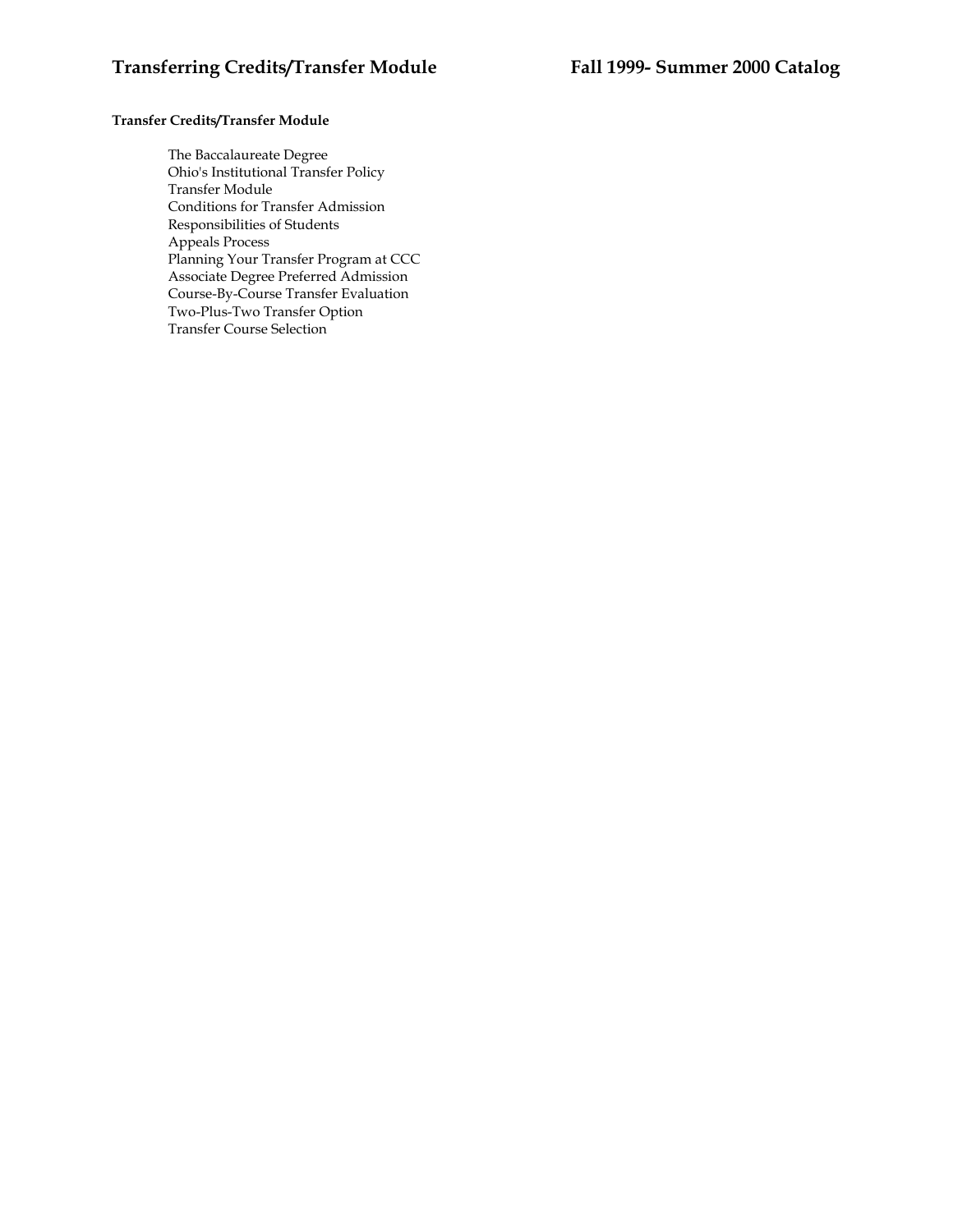### **The Baccalaureate Degree**

Liberal Art and Science courses offered by Cuyahoga Community College for transfer purposes are designed to parallel those courses that comprise the first two years of study leading to the baccalaureate degree at a four-year college or university.

It is the responsibility of the student to become acquainted with and follow the requirements for the selected method of transferring courses. Counselors are available to assist in this planning process.

Transfer students take general education courses during their freshman and sophomore years at Cuyahoga Community College. After transferring, students will specialize in a major at the receiving institution during their junior and senior years.

#### **Ohio's Institutional Transfer Policy**

The Ohio Board of Regents (OBOR), following the directive of the Ohio General Assembly, has developed a new statewide policy to facilitate movement of students and transfer credits from one Ohio public college or university to another. This policy provides for the creation of Transfer Modules at each State College and university. The purpose of the State Policy is to avoid duplication of course requirements and to enhance student mobility throughout Ohio's higher education system. Since independent colleges and universities in Ohio may or may not be participating in the transfer policy, students interested in transferring to an independent institution are encouraged to check with the college or university of their choice regarding transfer arrangements.

#### **Transfer Module**

The Ohio Board of Regents Transfer and Articulation Policy established a transfer module for Ohio colleges and universities. The transfer module is a specific subset or the entire set of a college or university's general education requirement. A transfer module requires a student to complete 36 to 40 semester credit hours in the following subject areas: English Composition, Mathematics, Arts/Humanities, Social and Behavioral Sciences, Natural and Physical Sciences, and interdisciplinary course work. Make an appointment to see a counselor to obtain a transfer module course list and to receive counseling regarding courses for transfer to another college or university.

Complete the required minimum credit hours of the Transfer Module from the remaining courses on the list below, including interdisciplinary courses. Note: Be sure to meet with a counselor to assure that courses selected are most appropriate for the major and the transfer college or university selected, and that courses are consistent with the minimum graduation requirements of Cuyahoga Community College.

# **Conditions for Transfer Admission**

Students meeting the requirements of the Transfer Module are subject to the following conditions:

- The policy encourages receiving institutions to give preferential consideration for admission to students who complete a transfer module and either the Associate of Arts or the Associate of Science degrees. These students will be able to transfer all courses in which they received a passing grade of "D" or better. Students must have an overall grade-point average of 2.00 to be given credit for the transfer module.
- The policy also encourages receiving institutions to give preferential consideration for admission to students who complete a transfer module with a grade "C" or better in each course and 60 semester hours of credit. Students must have an overall grade point average of 2.00 to be given credit for transfer module courses and only courses in which a "C" or better has been earned will transfer.
- The policy encourages receiving institutions to admit on a non-preferential consideration basis students who complete a transfer module with a grade of "C" or better in each course and less than 60 semester hours of credit. These students will be able to transfer all courses in which they received a grade of "C" or better.

Admission to a given institution, however, does not guarantee that a transfer student will automatically be admitted to all majors, minors or fields of concentration at that institution. Once admitted, transfer students shall be subject to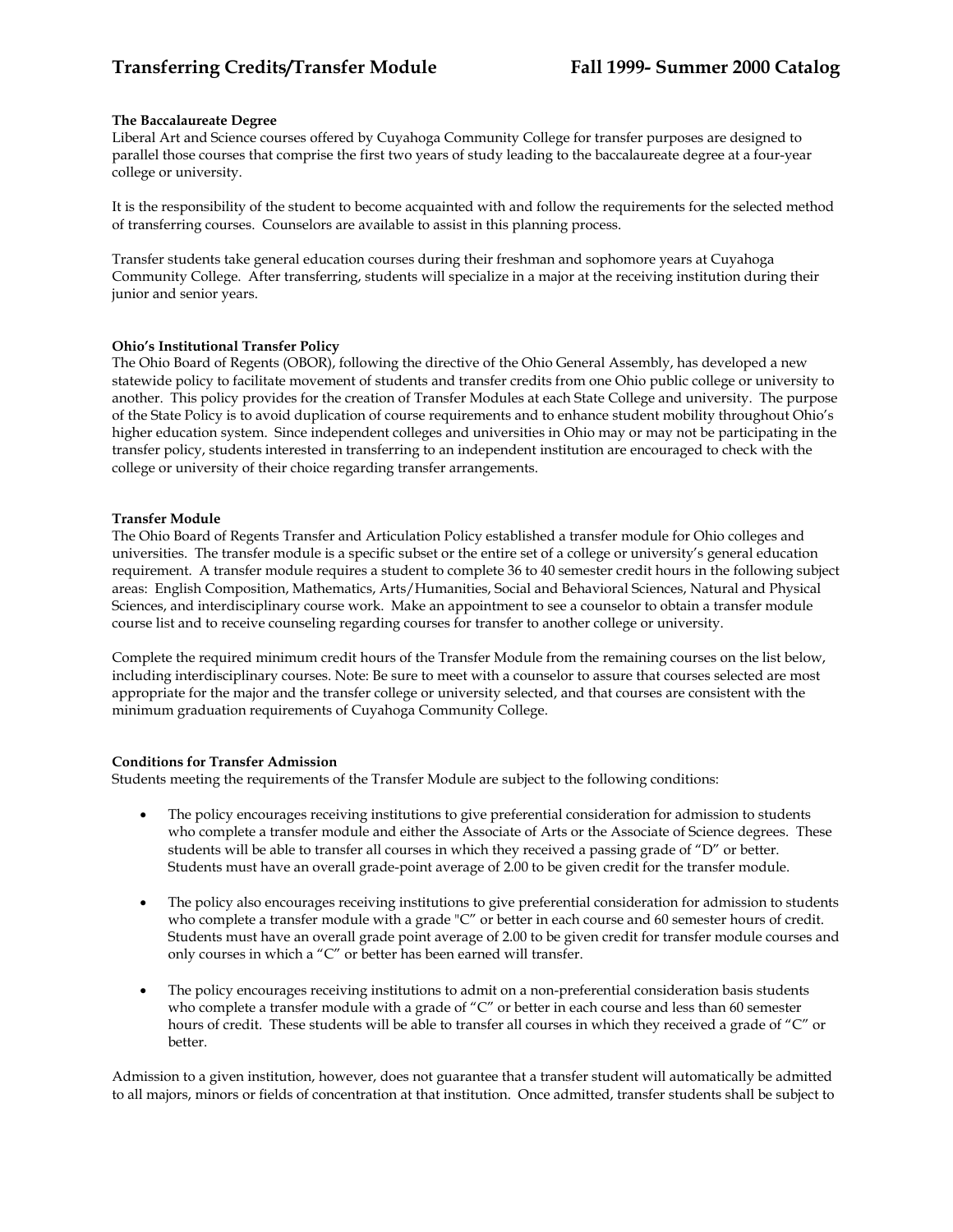the same regulations governing applicability of catalog requirements as all other students. Furthermore, transfer students shall be accorded the same class standing and other privileges as all other students on the basis of the number of credits earned. All residency requirements must be successfully completed at the receiving institution prior to the granting of a degree.

### **Responsibilities of Students**

In order to facilitate transfer with maximum applicability of transfer credit, prospective transfer students should plan a course of study that will meet the requirements of a degree program at the receiving institution. Specifically, students should identify early in their collegiate studies an institution and major to which they desire to transfer. Furthermore, students should determine if there are language requirements or any special course requirements that can be met during the freshman or sophomore years. This will enable students to plan and pursue a course of study that will articulate with an academic major at the receiving institution. Students are encouraged to seek further information regarding transfer from both their counselor and the college or university to which they plan to transfer.

#### **Appeals Process**

A multi-level, broad-based appeal process is required to be in place at each institution. A student disagreeing with the application of transfer credit by the receiving institution shall be informed of the right to appeal the decision and the process for filing the appeal. The College makes the appeal process available to students on each campus.

If a transfer student's appeal is denied by the institution after all appeal levels within the institution have been exhausted, the institution shall advise the student in writing of the availability and process of appeal to the state level Articulation and Transfer Appeals Review Committee.

The Appeals Review Committee shall review and recommend to institutions the resolution of individual cases of appeal from transfer students who have exhausted all local appeal mechanisms concerning applicability of transfer credits at receiving institutions.

## **Planning Your Transfer Program at CCC**

Students who plan to begin their baccalaureate degree at CCC and then transfer to a four-year college or university should meet with a counselor to select one of the following transfer options, plan a program of study and obtain a transfer guide.

#### **Associate Degree Preferred Admission**

Transfer Students can elect to complete all the requirements of either the Associate of Arts Degree or the Associate of Science Degree at Cuyahoga Community College.

If the student completes the degree requirements within the parameters of the Transfer Module requirements, 36 to 40 semester credits will transfer automatically, and the remaining credits up to the 62 that make up the associate degree will be evaluated for transfer on a course-by-course basis. Students who complete a transfer module and the Associate Degree will receive preferential admission status at the receiving school.

#### **Two-Plus-Two Transfer Option**

In general, the courses in the arts and sciences curriculum are designed to parallel the freshman and sophomore level courses at four-year colleges and universities. An option in some CCC career/technical programs in the Associate of Business and the Associate of Applied Science curriculum enables students to earn an associate's degree in these programs at CCC and then transfer to a four-year institution to work toward a baccalaureate degree in the designated technical field.

Credits earned at CCC in this two-plus-two opinion are transferable toward a four-year degree only at cooperating four-year colleges and universities. Students should consult with a CCC counselor if interested in the two-plus-two career/technical transfer option.